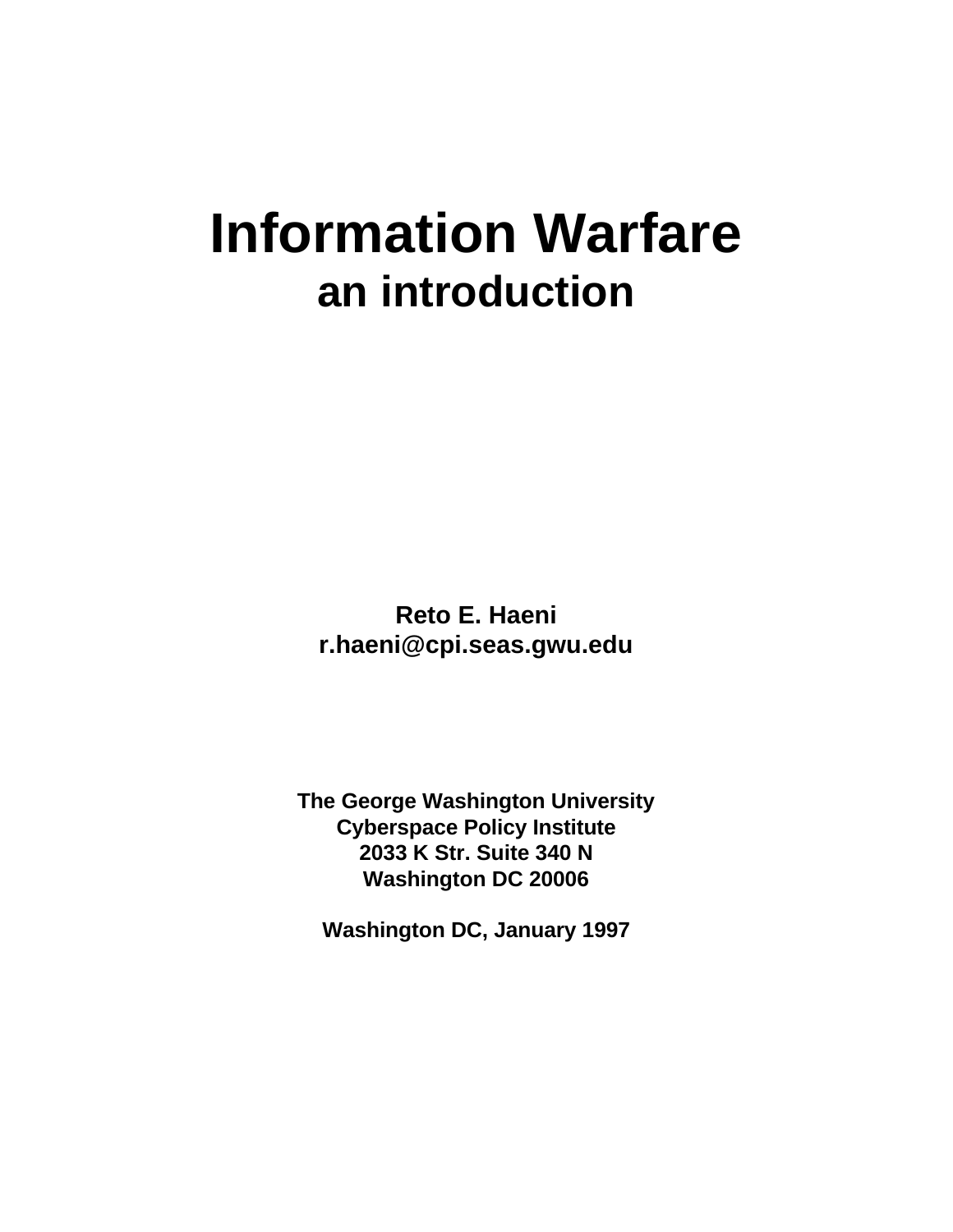# **Table of Contents**

| 4 History of Warfare 27 |                |
|-------------------------|----------------|
|                         |                |
|                         |                |
|                         |                |
|                         |                |
|                         |                |
|                         |                |
|                         |                |
|                         |                |
|                         |                |
|                         |                |
|                         |                |
|                         |                |
|                         |                |
|                         |                |
|                         | 12             |
|                         | $\frac{13}{2}$ |
|                         |                |
|                         |                |
|                         | 14             |
|                         |                |
|                         |                |
|                         |                |
|                         | 16             |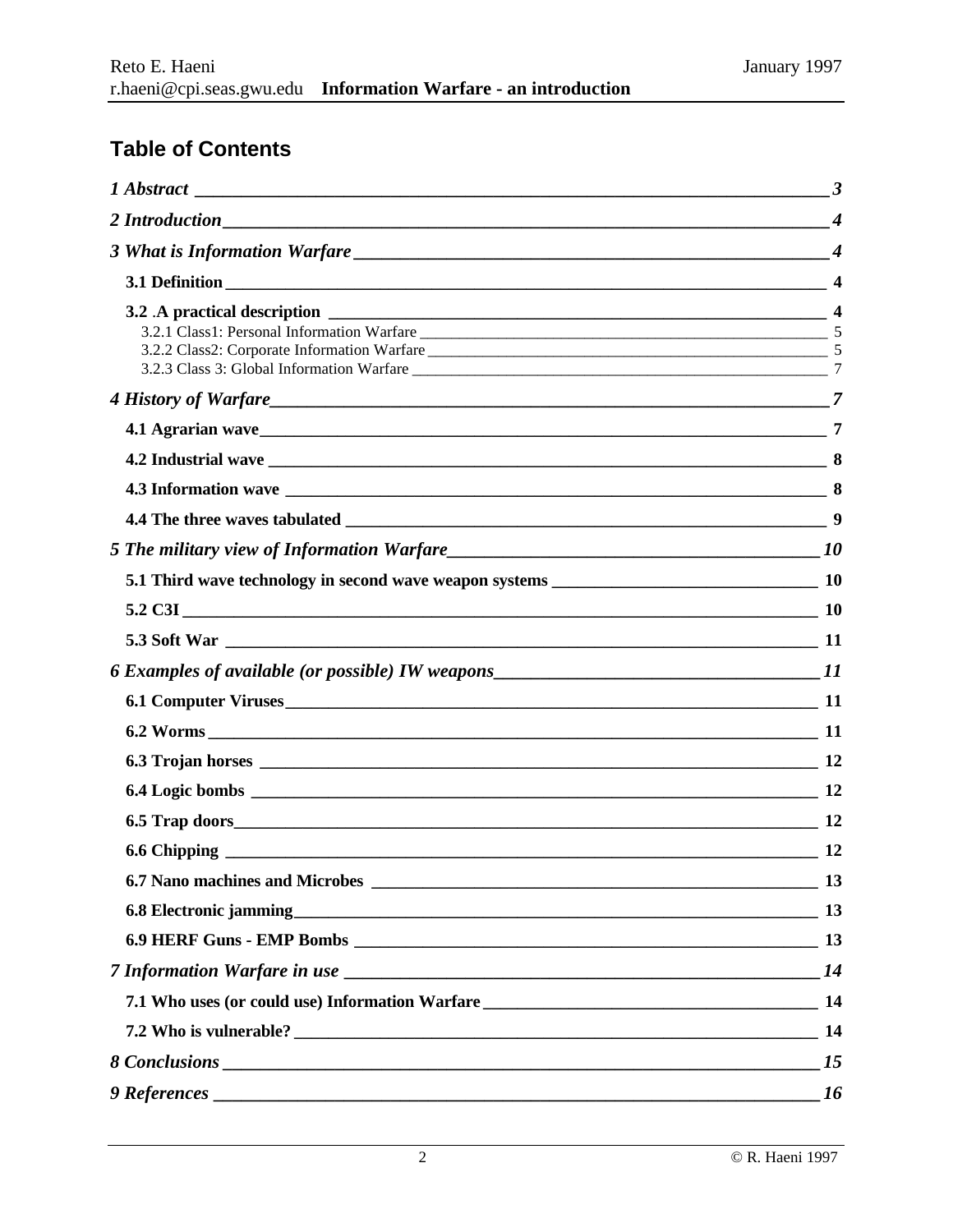## **1 Abstract**

The term Information Warfare is widely used in today's news. Often, it is misinterpreted and points to high-tech weapons which are used in mass armies.

Information Warfare is defined by:

**Actions taken to achieve information superiority by affecting adversary information, information-based processes, information systems, and computer-based networks while defending one's own information, information-based processes, information systems, and computer-based networks.**

The history of warfare is described in three waves. During the agrarian revolution, warfare was fought by a warrior class based on information. With the industrial revolution, the war changed to mass destruction. Nation states used mass armies to protect and expand their societies through wars with high casualties. In the information age, warfare changes to Information War. The ultimate destructive capability is no longer mass destruction but critical data deletion. Information attacks with minimal casualties are characterizing the war.

On the battlefield, information technology is still used today mainly to make weapons smarter and to minimize one's own casualties with providing the troops with third wave technology in second wave weapon system. The actual doctrine is AirLand battle and the command structure is Command, Control, Communication and Information (C3I) or with adding Computer (C4I). Soft War is used to demoralize enemy troops by sending wrong information and morphed TV programs to them.

Possible Information Warfare Weapons are used (or at least could be used) by modern armies as well as by terrorists. They are for example:

- Computer Viruses
- Worms
- Trojan Horses
- Logic Bombs
- Trap Doors
- Chipping
- Nano Machines and Microbes
- Electronic Jamming
- HERF Guns EMP Bombs

Information Warfare is developed by high-tech societies and armies. The Information Warfare weapons can only be used against an enemy which has also similar high-tech capabilities. The use against first or second wave armies is limited. Information Warfare can also be used in terrorist actions against an information society without exposing the terrorists themselves to danger as they can cause severe damage with remote actions.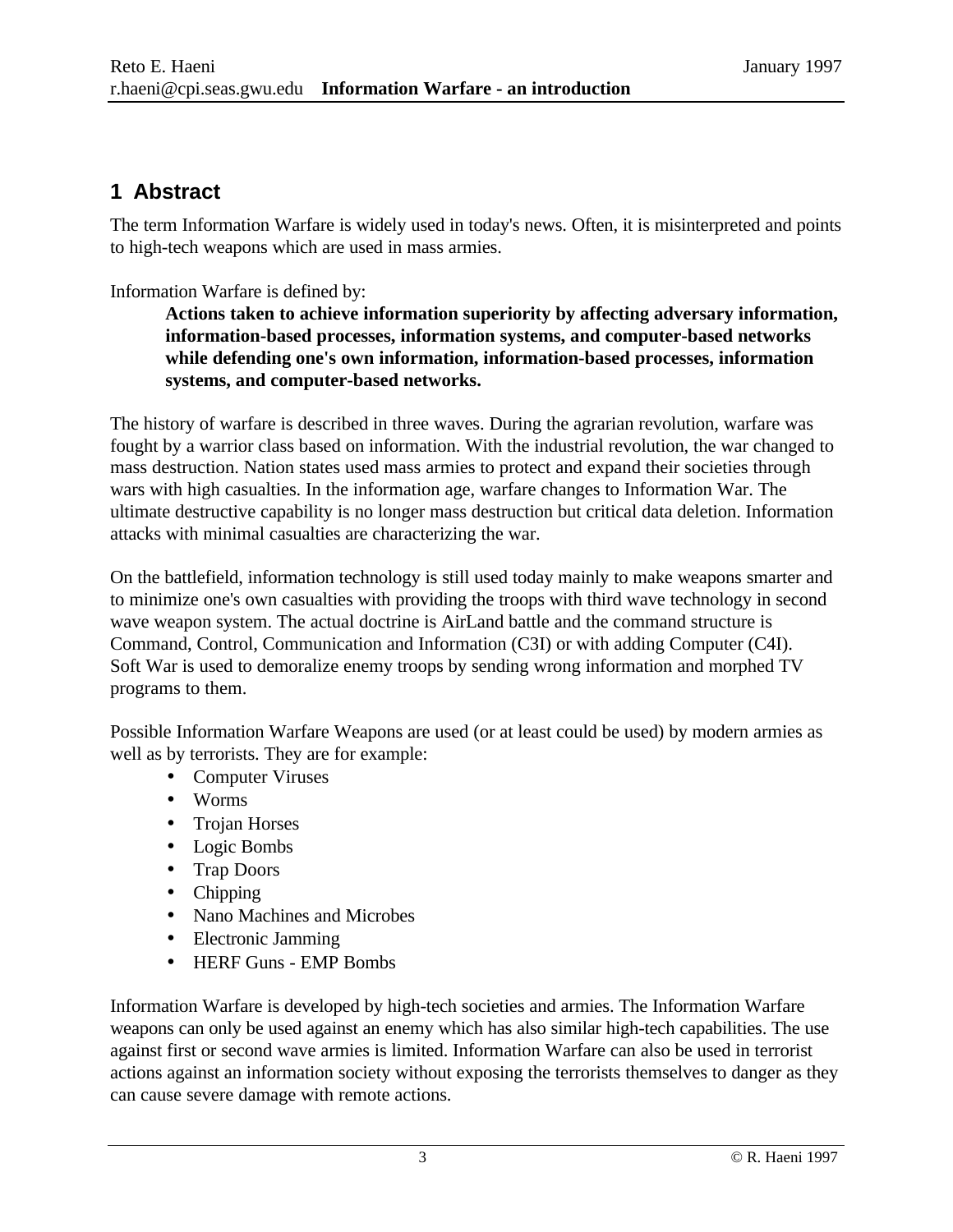# **2 Introduction**

Today's news is overwhelmed with information on the latest breakthroughs in communications, the Information Superhighway (easier said, the Internet), Cyberwar, and Information Warfare. Soldiers are shown with "Star Wars" equipment fighting on the battlefield, and the news are broadcasting this "information" all over the world.

In this paper, I define "real" Information Warfare (IW) and show how IW is or could be used in the present or in the near future. I wrote this paper with a target audience of non technical readers in mind. The paper will provide an introduction to Information Warfare to everyone who is interested in this field and link the experienced reader to supplementary documentation.

# **3 What is Information Warfare**

### *3.1 Definition*

One of the problems with Information Warfare (IW) was that for a long time no official definition existed. The main reason for this is that this kind of warfare is relatively new and that the term IW has many different meanings. On one hand, there is the military aspect of it but on the other hand, IW is also used to describe the "war" on the Internet.

While the DoD was defining Information Warfare for a certain time exclusively for the military field with referral to the support of national military strategy, there exists now a wider approach as a definition for Information Warfare. This definition can be used for the military as well for the civilian side of IW. The Chairman of the Joint Chiefs of Staff Instruction (CJCSI) Number 3210.01, dated 02 January 1996 provides the following, unclassified, definition

#### Paragraph 5, definitions, subpara c states:

*Information Warfare (IW).* **Actions taken to achieve information superiority by affecting adversary information, information-based processes, information systems, and computer-based networks while defending one's own information, informationbased processes, information systems, and computer-based networks.**

Information Systems are also defined in the same paragraph (subpara a) as:

*Information Systems***. The entire infrastructure, organization, personnel, and components that collect, process, store, transmit, display, disseminate, and act on information.**

## *3.2 .A practical description*

In his book *Information Warfare*, Winn Schwartau [8] describes a different way to define Information Warfare. He does not try to define all levels of IW in one and the same description, but he split the definition into the following three classes: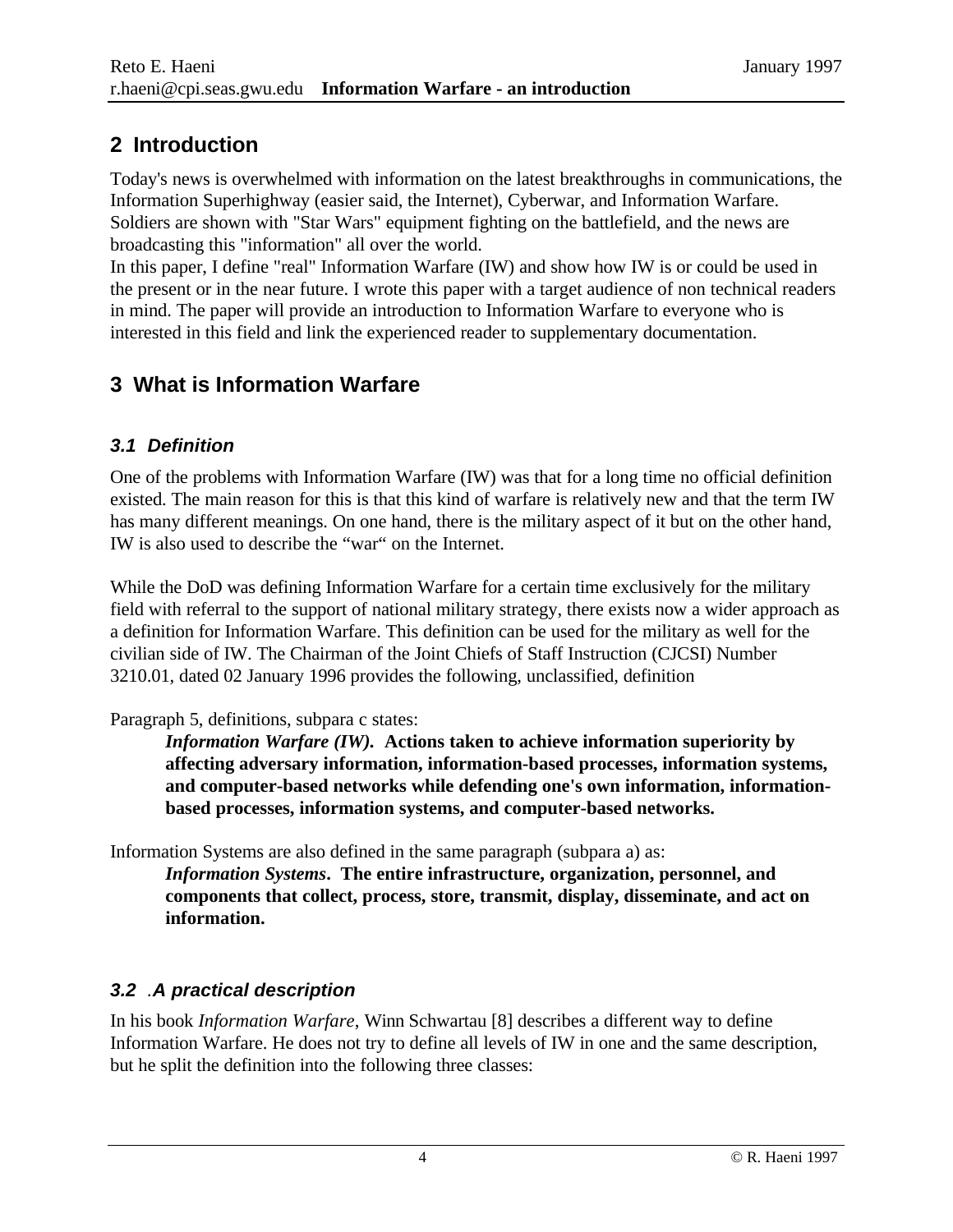#### **3.2.1 Class1: Personal Information Warfare**

The first class describes attacks against an individual's electronic privacy. This includes the disclosure of digital records and database entries wherever information is stored. The average person today has little control over the information stored. We cannot control the amount of information concerning us even if it is correct or not. According to a USA Today poll, 78% of Americans are concerned about the loss of privacy [8].

In the past, a spy had to tap phone lines and had to use miniature cameras and microphones to get desired information about a person. Today, he still has the capability to use this utilities (which are more miniaturized and easier to use than ever) but most of the information about a person will be available in existing databases. To blackmail someone, it is no longer necessary to survey him/her for months, today's Information Warrior gets the desired information with the help of a computer over the telephone line.

Do we have to be concerned about information that get public? To be honest, most of us do not want that the credit card bills, bank account numbers, financial transactions such as loans, video rentals, medical history, emergency room services, prescriptions, criminal offenses, arrests, court records and other information printed in the newspapers, spread to our friends or distributed over the world on the Internet. Worse, if someone provides private information, who says that this information has to be true? You can spend a lifetime denying published information where no one takes the responsibility for the integrity of the data.

This is the first approach to class 1 warfare, but it can easily become worse. As we saw in the movie *The Net* with Sandra Bullock, we strong rely on the information about us. If someone is able to edit information in law enforcement databases, how would you explain to a police officer that the credit card you used is not stolen, that your passport is not faked, that your real name is not Juan Garcia, that you never smuggled drugs and did not kill three people and that you are not wanted all over the world by Interpol if the computer in the car of the patrolman, which you called because someone sold your house during your holidays, says so.

Put together, we can say:

- Thousands of databases hold together the digital images of our lives.
- Computers constantly exchange information about each of us.
- Available information does not have to be correct
- Getting erroneous information corrected is almost impossible

Class 1 Information Warfare does not seem to be a potential threat but can easily destroy someone's identity or even link to class 2 or even class 3 Information Warfare.

#### **3.2.2 Class2: Corporate Information Warfare**

This class describes competition, or better said, today's war between corporations around the world.

It is easy to imagine that a company could invest \$ 1M in a system that allows them to break into a competitors database and copy research results worth over \$ 15 M. To make sure that the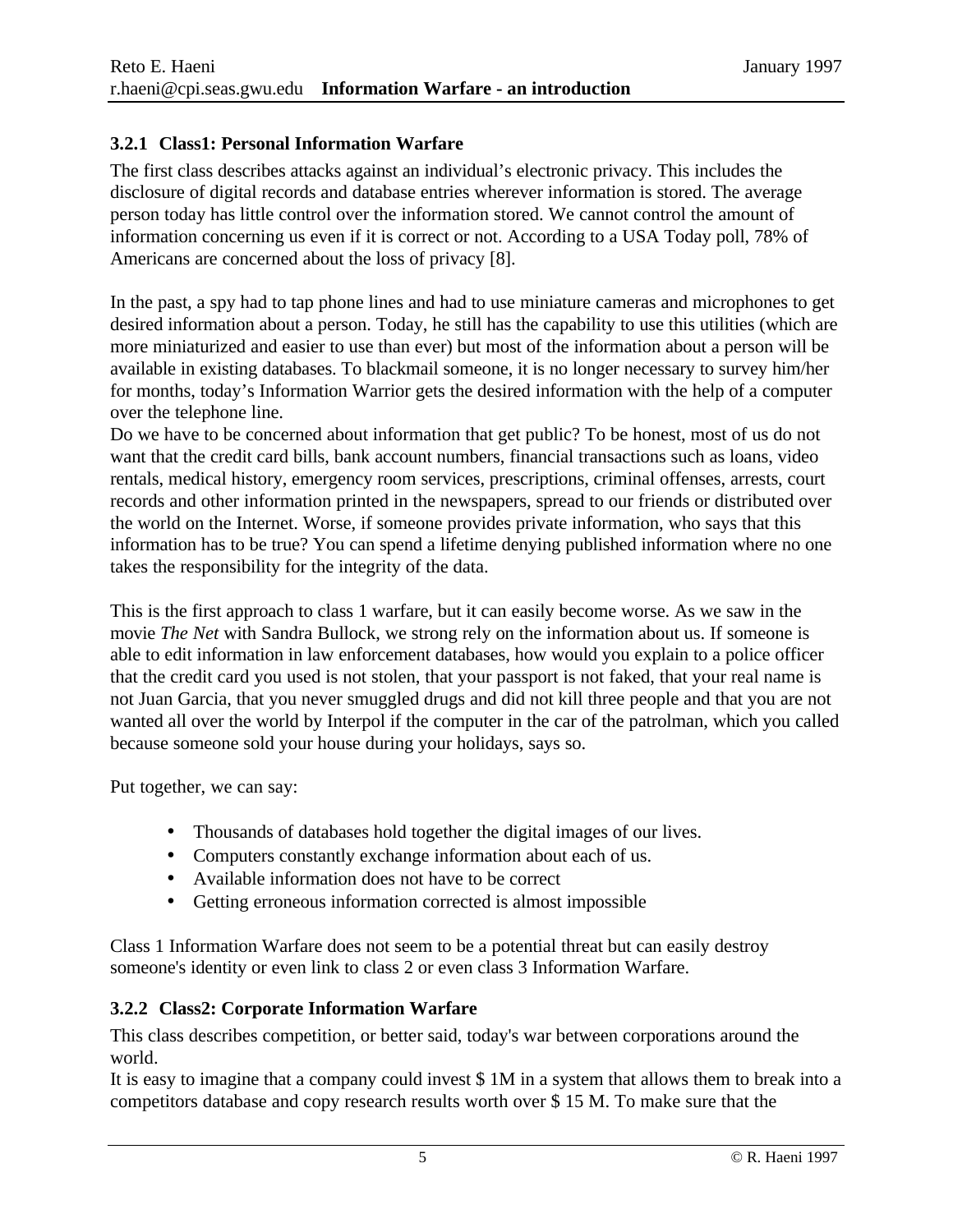competitor will not be the first on the market with the new product, they could also destroy the original database on the fly and make it look like a possible accident with a virus on the mainframe.

This description of corporate information warfare is not new. This kind of "espionage" is well known from the cold war where Russian and American spies tried to gather information about each others nation.

Today, corporate information warfare has a new dimension. Not only can one corporation try to get the research results of a competitor, states became involved in this "game". It is possible that a state encourages students to study abroad (e.g. in the United States) and asks them to keep an eye open, not only to the lectures at the University but also to work as interns in US corporations and give the information back to their government.

Class 2 Information Warfare is not only about the acquisition of information, it is also possible to spread information, real or fictious. The possibility that a drug competitor corporation (or a foreign government with its own chemical production in their country) spreads the information that the widely used ABC drug against asthma by the US corporation X causes significant lung cancer, the doctors will probably stop with the prescription of ABC until a study will be published. This study could be fake and part of a whole campaign of well-designed desinformation. The damage is made and millions of dollars for the X corporation is lost until they can prove (if they can) that their product is OK.

This previous example uses a drug manufacturer. In today's world, many processes are controlled by computer chips. It would be even easier for an IC manufacturer to claim that the widely used chip by their competitors does not work as it should. Would you buy a car with an airbag where it was written in the newspapers that the chip that controls the airbag does not work properly in 40% of all cases? How will the company prove contrary? You cannot test the system easily by yourself if it functions, you have to trust the manufacturer. If a corporation looses the trust of their customer, they also lose millions of dollars.

Also class 2 warfare can cause global changes. What if, for example, Jennifer Flowers announced her complaint against Bill Clinton not months before his election but only a few day before the Democratic National Convention? US history and it's influence on world's history could have changed.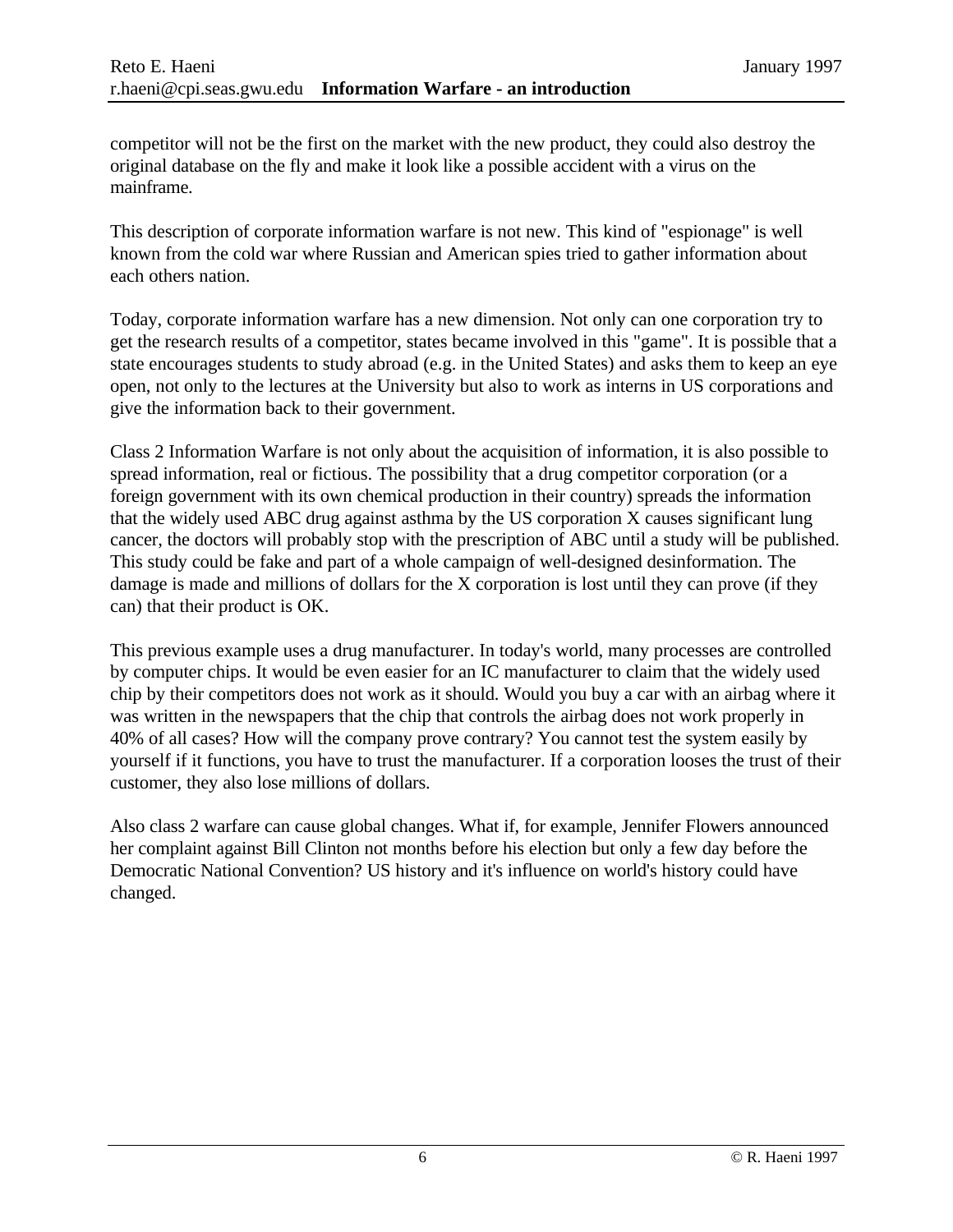#### **3.2.3 Class 3: Global Information Warfare**

This type of Warfare works against industries, global economical forces or against entire countries or states. It is not any more sneaking in Research data of a competitor but about the theft of secrets and then turning this information against its owners.

In this class, you can multiply the power of class 1 and class 2 warfare by a large factor and still not be able to imagine all the damage that can be done within global information warfare. Here, money and personal are not the critical factor. Second and third world countries are spending billions of dollars every year in airplanes, bombs and bullets. What if a country decides that they will spend only a tenth of its yearly expenses for second wave weapons (see [11] or the following chapter) in third wave weapons. As an example, a dictator in the South East could about 200 million dollars a year in third wave weapons and be able within about three years to damage the US industry and government in an unimaginable way. In relation to traditional weapons, Information Warfare opens new horizons of cost effectiveness for terrorists or enemy governments. Class three warfare enables attacks over ten thousands of miles with dramatic effects. With the weapons described in one of the following sections of this paper, the described dictator would be able to crash Wall Street, shut down the banking system of the US; then the last wall street crash will look harmless in comparison to the effects that would follow.

# **4 History of Warfare**

In their book *War And Anti War* [11], Alvin and Heidi Toffler approach the history of warfare using a model of three waves. The following sections briefly discuss these three waves.

## *4.1 Agrarian wave*

The agricultural revolution started the first great wave of change in our history. It led to the first of today's known societies. Agriculture enables communities to produce economic products which in that age were athe cause of many wars. The link between war and soil was close at this time. The people were kept ignorant by their statesman to keep them focused on farming and warfare. The soldiers were occupied for the most time of the year with working on the fields. Volunteer soldiers came mainly from farms which did allow them to be absent during the winter months. The harvest called back the soldiers so that only a month or two were left where these farmers could find time to fight. The armies were mainly poorly organized and equipped. There were also few exceptions to this rule. The example of a strongly led and equipped army is surely the Roman legions in their heyday.

In most First Wave armies, the soldiers pay was irregular and low. They were paid usually in kind rather than money. The pay of a soldier in the Roman army after a lifetime warfare was usually a little parcel of land somewhere.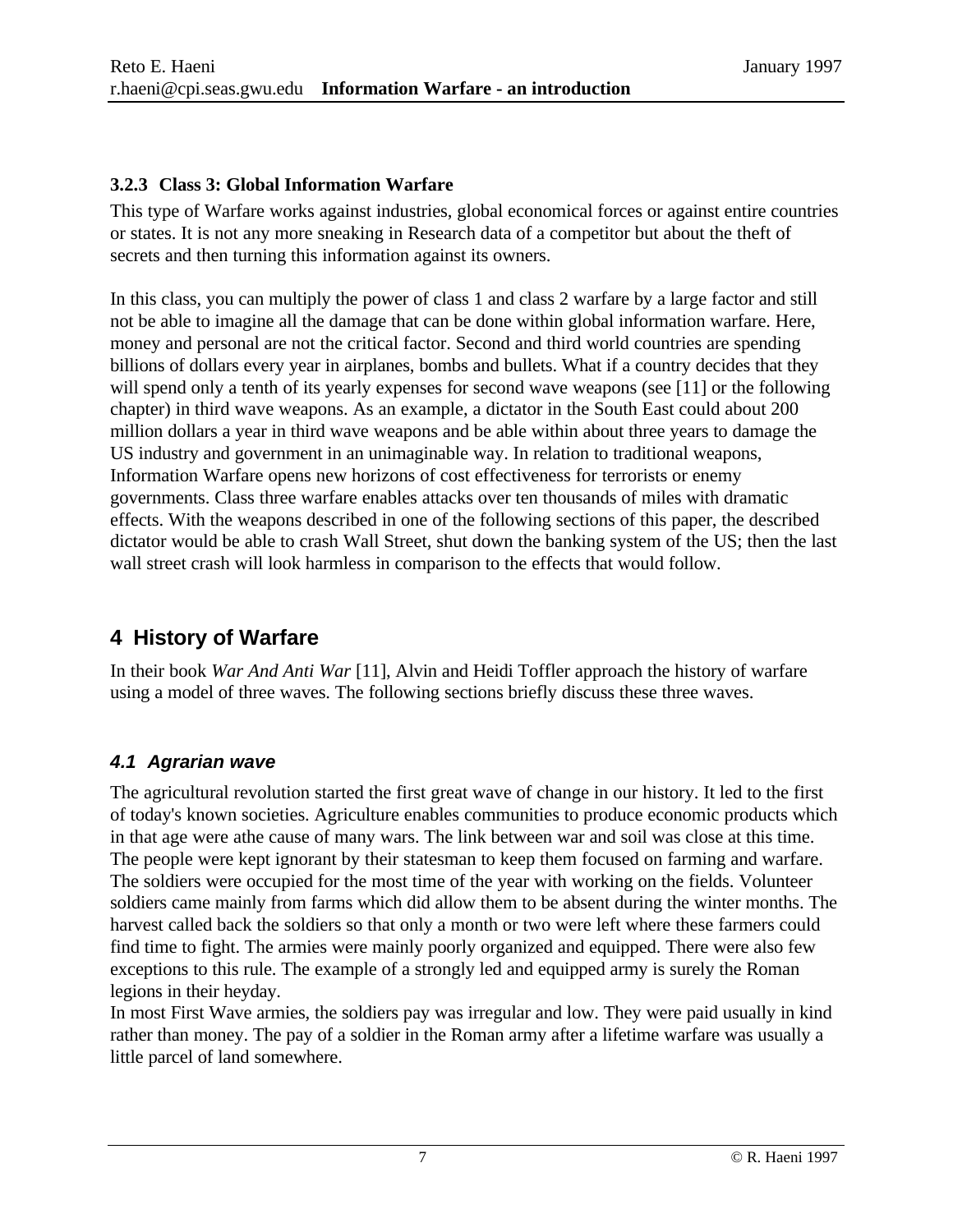#### *4.2 Industrial wave*

The industrial Revolution changed the way wars were fought. The element of mass production introduced weapons of mass destruction (nuclear and chemical). The mass armies were not loyal to the landowners but to modern nation states which were paying the soldiers. The change from one wave to the other did not happen in a short period but, similar to the industry, took its time to change the warfare. During the transition period, a few wars were actually fought with both types of armies. A good example is the American Civil War (1862-63) where the industrialized North defeated the agrarian South. The big change in warfare was indicated by the manufacture of standardized arms like musketes with bayonets and their accessories. The parts became interchangeable and the industry acted quickly to the needs on the battlefield. Standardization was not only used to produce weapons themselves, but was also applied to military training, organization and doctrine. Like in business, armies developed general staffs and also the orders changed from oral commands to written commands like memos, as used in business. Mechanized warfare was then only a logical step in this evolution to dramatically increase firepower and to change the doctrine.

World War II exposed the disastrous way of fighting mass destruction warfare. Not only that millions of men fought in this war but also 15 million soldiers were killed during this period. The Nazis killed 6 million Jews [11] in factory style. Therefore, mass destruction was used on the field even before the first nuclear bomb exploded over Hiroshima.

The time after World War II was described as the time of the theory of mass destruction. The doctrine in the cold war was not to priorizate targets or precise targeting but to destroy everything in order to win the war. Strategic bombing and ballistic missiles were designed for use on a massive scale and small battlefield nuclear and chemical devices were added to the weapons arsenal.

#### *4.3 Information wave*

In the late 1970s and early 1980s, third wave technologies and ideas began to change the industrial wave societies. The mass society became slowly a communication society. With this development the military doctrine began to change. The duality between the two waves was expressed in the Gulf War of 1990-91 where a dual war was fought by the allies. On one hand, mass destruction was used like in World War II with large bomb carpets over the enemy troops but on the other hand, high tech weapons were used to aim the targets precisely. The fear that the allies high-tech military would fail in the desert environment of Kuwait and Iraq was widely spread at the beginning of the war. This fear, combined with the battle-tested army of Saddam Hussein, feeded the concern about potenial huge allied losses. This could have become true if the Gulf had been fought in the typical second wave way. However, the Air-Land Battle doctrine already had been known in the military world but Saddam Hussein seems to have been unaware of it. The allies were preparing the battlefield in the second wave way using carpet bombing and stupid bomb drops. At this time, no high tech weapons were used or needed but bombs dating from 1968, out of the Vietnam War were used to hold down and demoralize the enemy. During the same time, Nighthawk stealth fighters (F-117 A) attacked their targets in Baghdad. They flew attacks on airdefense centers and military control facilities to blind the enemy. The allies were deepening the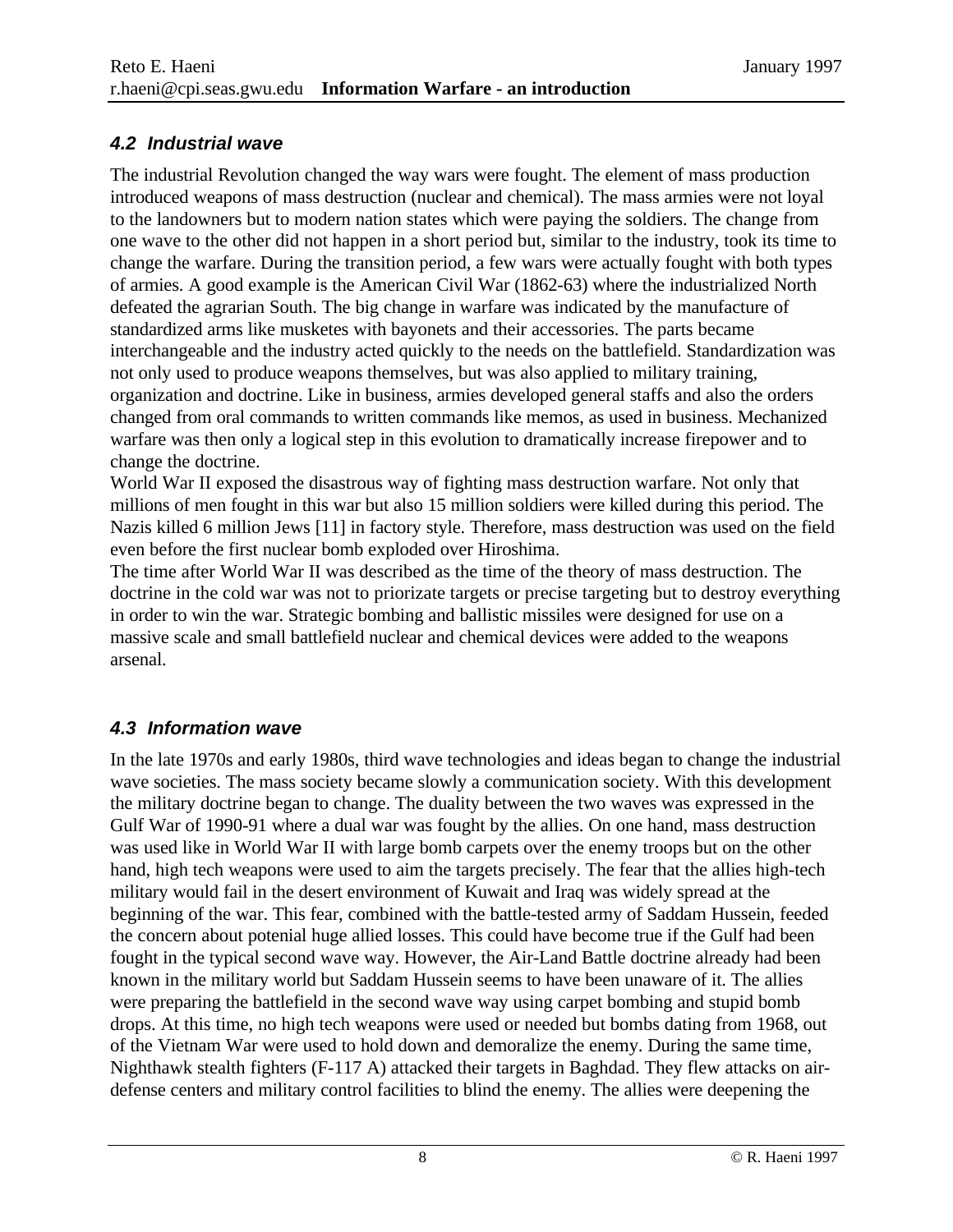battle in three dimensions. Distance, altitude and time were used in the AriLand Battle doctrine. The front was in the rear and at the sides and not where the enemy had planned. An important point was to destroy the command facilities and the communications to prevent the information flow up and down the command chain. Therefore, Iraq was the first fought AirLand Battle and a first step towards the Information War by using smart weapons and computers (there were more than 3000 computers in the war zone actually linked to computers in the US [11]).

Also if Toffler as first described the history of warfare using a model of three waves, I do not agree with him that the Gulf war belongs into the Information wave. At the beginning of his section describing the third wave, he mentions that Desert Storm was fought in a dual way, but he never describes the Information War in its proper meaning. Information Warfare in the proper use was probably not used in the Gulf war. Information Warfare, as tabulated in the next chapter, would be fought, if the destruction capability would no longer be mass destruction weapons but critical data deletion. The Information War would be present, if the technology would no longer be used to make traditional weapons smarter but to replace them.

| <b>Wave</b>              | 1st                  | 2nd                     | 3rd                           |
|--------------------------|----------------------|-------------------------|-------------------------------|
| <b>Descriptor</b>        | Agrarian             | Industrial              | Information                   |
| <b>Physical Security</b> | A Warrior class,     | Professionals           | Information                   |
| provided by              | Mercenaries, Militia | Citizens                | knowledgeable leaders         |
| <b>Dominant Soc.,</b>    | Tribe, City, State,  | Nation-State, Factories | Global conglomerates          |
| Pol., Econ. Force        | Family               |                         |                               |
| <b>Economy dominant</b>  | Trade                | Money                   | Symbols (e.g. in a            |
| by                       |                      |                         | database)                     |
| <b>War Characterized</b> | Representational     | Mass Armies, high       | <b>Information Attacks,</b>   |
| by                       | Conflict             | casualties              | minimal casualties            |
| <b>Ultimate</b>          | Gunpowder            | mass destruction        | <b>Critical Data Deletion</b> |
| <b>Destructive</b>       |                      | (nuclear, chemical)     |                               |
| Capability               |                      |                         |                               |
| Leadership               | Hierarchical         | Top down orders         | Low level                     |
|                          |                      |                         | empowerment, flat             |
|                          |                      |                         | structures                    |
| <b>Information Based</b> | yes                  | yes                     | yes                           |
| <b>Warfare</b>           |                      |                         |                               |
| <b>Information</b>       | no                   | yes                     | yes                           |
| technology in war        |                      |                         |                               |
| <b>Information War</b>   | no                   | no                      | yes                           |

#### *4.4 The three waves tabulated*

table No. 1, adapted from  $[1]$ ,  $[3]$  and  $[11]$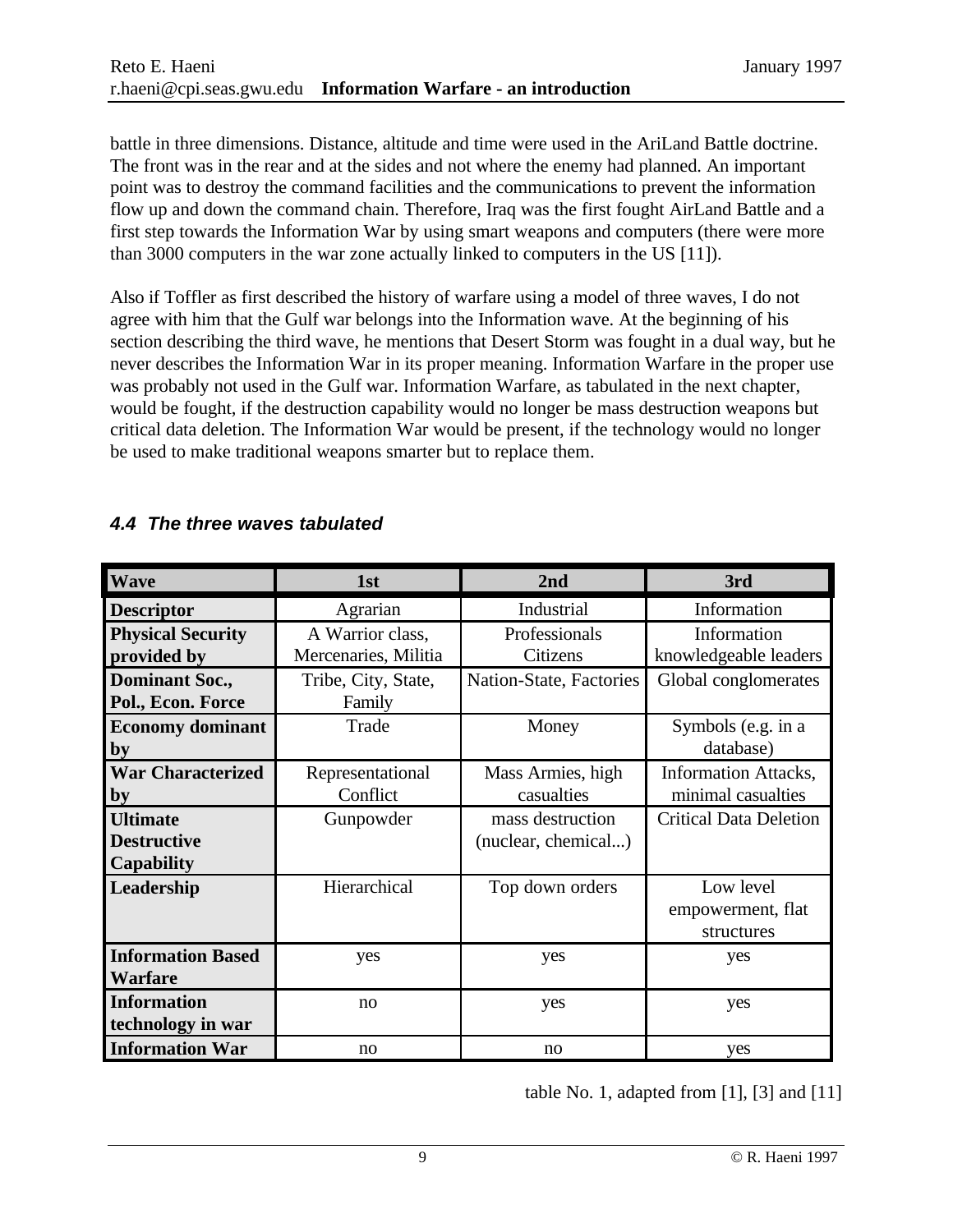# **5 The military view of Information Warfare**

#### *5.1 Third wave technology in second wave weapon systems*

Information Warfare is omnipresent in today's newspapers. Several times a week, you can follow reports concerning new, miniaturized weapon systems. By 2010, the Army hopes to digitize the battlefield [8] and link every soldier and weapon system with wireless links. A report on the 21st century land warrior, out of the Marine Officer training camp at Fort Quantico, shows the new battle gear for a so called cyberwarrior: a lightweight helmet with mounted display, night vision sensors and flat video panel (all voice activated), Integrated Headgear, Body Armor with room for a computer in the lumbar area which gives friend or foe identification capability to the soldier, detects mines and chemicals, and has a built in GPS. The weapon is equipped with a thermal sight capable of sending still-frames back to the high command and is connected (wireless) to the helmet monitor which allows the soldier to aim at a target without exposing his body to the enemy. Also if this sounds quite like "Star Wars", the technique is available and this equipment will soon be present on the battlefield and will help to reduce casualties. Nevertheless, this is not a part of Information Warfare. IW is "war" without using a tank at all, not only by using the technology to make the tank smarter. But also if Information Warfare will replace a smaller or larger part of today's weapon system, there is no way that this technology can replace the soldier until "war" changes so that nobody is involved physically.

#### *5.2 C3I*

At the head of the information army, there is the so called C3I - Command, Control, Communications and Intelligence. Often today its called C4I with Computers added into the term. At this level, the decisions are made and the money flow is controlled. C3I is a small group with specialists dedicated for each area of interest. As an example, I describe here the C3I group of the OSD (Office of the Assistant Secretary of Defense).

- Assistant Secretary of Defense (Command, Control, Communications and Intelligence)
- Principal Deputy Assistant Secretary of Defense (Command, Control, Communications and Intelligence)
- Deputy Assistant Secretary of Defense (Command, Control and Communications)
- Deputy Assistant Secretary of Defense (C3I Acquisition)
- Deputy Assistant Secretary of Defense (Information Management)
- Deputy Assistant Secretary of Defense (Intelligence & Security)
- Deputy Assistant Secretary of Defense (Plans & Resources)
- Director, Information Warfare (IW)
- Deputy Director, US Nuclear Command & Control System (NCCS) Support Staff (NSS)
- Director, C4I Integration Support Activity (CISA)

*You can review the actual C3I group of the US OSD at http://www.dtic.dla.mil:80/c3i/c3iorg1.html.*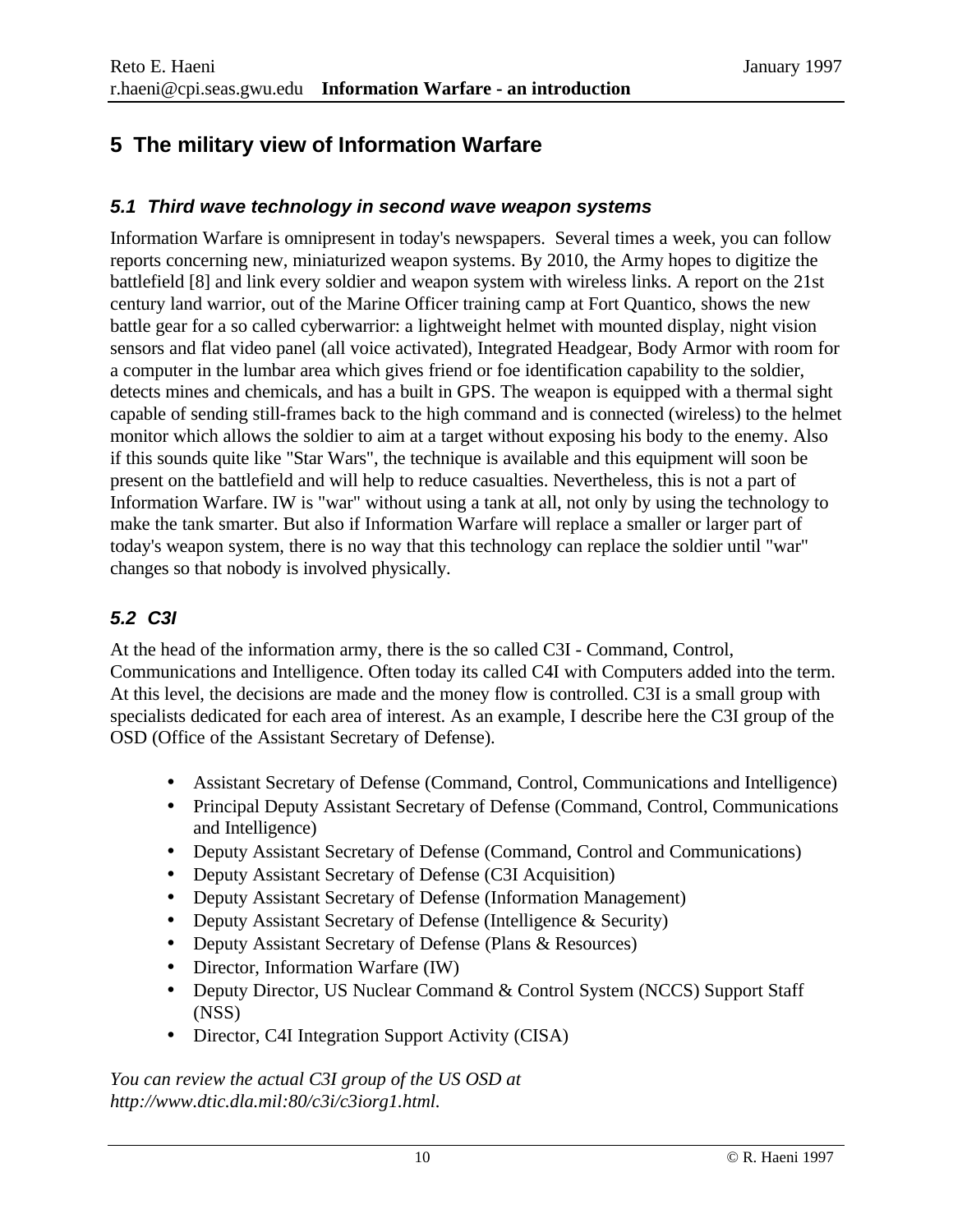#### *5.3 Soft War*

This kind of warfare matches the definition of Information Warfare only in a global way. The aim is not directly to achieve information superiority, but to manipulate the enemy (or ones own population) with false or adapted information. The TV is used to shape the another Nation's will, changing the view of reality. There could be broadcast, for example, a "morphed" TV program that shows the enemy troop leader or foreign politicians making unpopular announcements, with the goal to alienate them from their troops/people. This kind of warfare is mostly used in combination with "jamming" which is described in the next section.

Another application of soft war is to use it in one's own country. An incident in the Gulf War could be mentioned here. In a world wide broadcasted news block, CNN showed a women who described how the Iraqi soldiers were carrying live important equipment for new born babies out of the Kuwaiti hospitals. Later, it was discovered, that this women was related to the Kuwaiti Embassy in Washington DC. Therefore, the interview was set up [2]. A controlled media can and will be used to broadcast for public relations.

# **6 Examples of available (or possible) IW weapons**

#### *6.1 Computer Viruses*

"A virus is a code fragment that copies itself into a larger program, modifying that program. A virus executes only when its host program begins to run. The virus then replicates itself, infecting other programs as it reproduces." [7]

Viruses are well known in every computer based environment, so that it is not astonishing that this type of rough program is used in the Information Warfare. We could imagine that the CIA (or Army, Air Force ....) inserts computer viruses into the switching networks of the enemy's phone system. As today's telephone systems are switched by computers, you can shut them down, or at least causing massive failure, with a virus as easy that you can shut down a "normal" computer. An example what the damage a virus could cause exists. We can compare it with the system crash of AT&T long distance switching system on January 15, 1990 [10].

#### *6.2 Worms*

"A worm is an independent program. It reproduces by copying itself in full-blown fashion from one computer to another, usually over a network. Unlike a virus, it usually doesn't modify other programs."[7]

Also if worms don't destroy data (like the Internet Worm, described in [5]), they can cause the loss of communication with only eating up resources and spreading through the networks. A worm can also easily be modified so that data deletion or worse occurs. With a "wildlife" like this, I could imagine breaking down a networked environment like a ATM and banking network.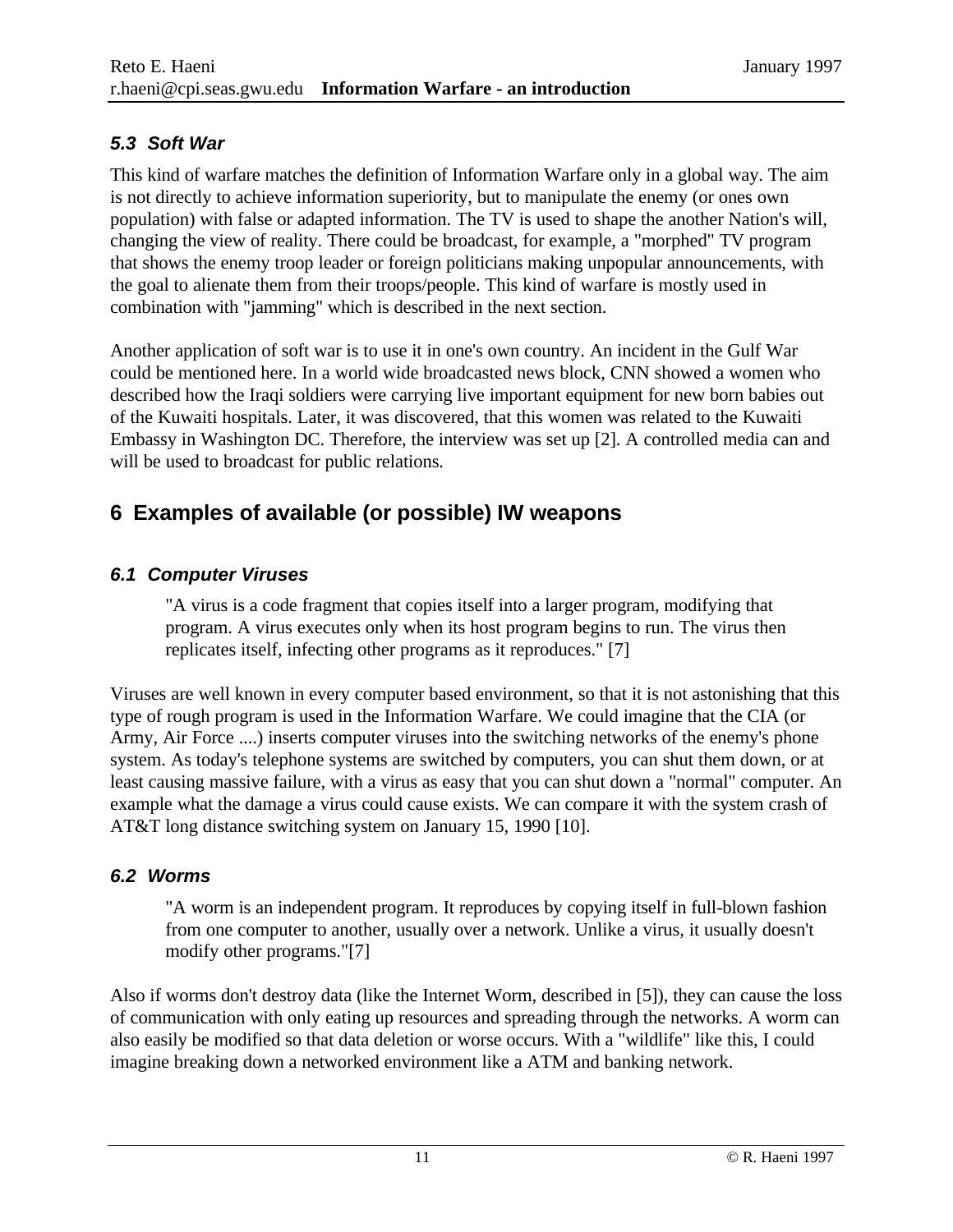#### *6.3 Trojan horses*

"A Trojan horse is a code fragment that hides inside a program and performs a disguised function. It's a popular mechanism for disguising a virus or a worm"[7]

A trojan horse could be camouflaged as a security related tool for example like SATAN (Security Administrating Tool for Analyzing Networks). SATAN checks UNIX system for security holes and is freely available on the Internet. If someone edits this program so that it sends discovered security holes in an e-mail message back to him (lets also include the password file? No problem), the Cracker learns much information about vulnerable hosts and servers. A clever written trojan horse does not leave traces of its presence and because it does not cause detectable damage, it is hard to detect.

#### *6.4 Logic bombs*

"A bomb is a type of Trojan horse, used to release a virus, a worm or some other system attack. It's either an independent program or a piece of code that's been planted by a system developer or programmer."[7]

With the overwhelming existence of US based software (e.g. MS Windows or UNIX systems), the US Government, or whomever you would like to imagine, could decide that no software would be allowed to be exported from that country without a Trojan horse. This hidden function could become active when a document with "war against the USA" exists on the computer. Its activation could also be triggered from the outside. An effect could be to format the computers harddisks or to mail the document to the CIA.

#### *6.5 Trap doors*

"A trap door, or a back door, is a mechanism that's built into a system by its designer. The function of a trap door is to give the designer a way to sneak back into the system, circumventing normal system protection."[7]

As I mentioned in the last section, all US software could be equipped with a trap door that would allow IW agencies to explore systems and the stored data on foreign countries. This could be most useful in cases of military strategic simulations and plans and would provide the DoD's intelligence with vital information.

#### *6.6 Chipping*

Just as software can contain unexpected functions, it is also possible to implement similar functions in hardware. Today's chips contain millions of integrated circuits that can easily be configured by the manufacturer so that they also contain some unexpected functions. They could be built so that they fail after a certain time, blow up after they receive a signal on a specific frequency, or send radio signals that allow identification of their exact location - the number of possible scenarios exceeds, by far, the scope of this paper. The main problem with chipping is that the specific (adapted) chip be installed in the place that is useful for the Information Warrior. The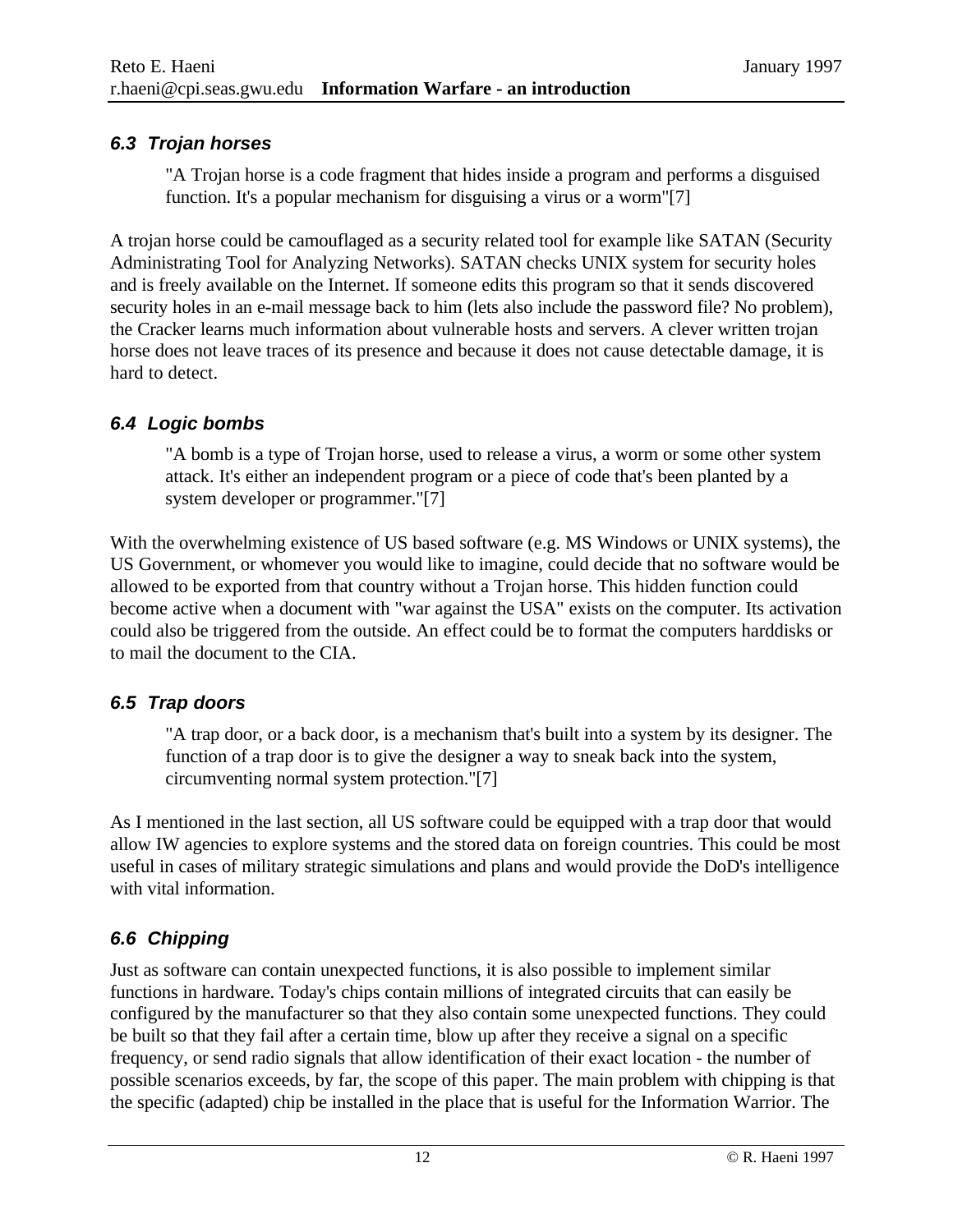easiest solution is to built the additional features into all the chips manufactured in the country that is interested in this type of IW.

#### *6.7 Nano machines and Microbes*

Nano machines and Microbes provide the possibility to cause serious harm to a system. Unlike viruses, we can use these to attack not the software but the hardware of a computer system. Nano machines are tiny robots (smaller than ants) that could be spread at an information center of the enemy. They crawl through the halls and offices until they find a computer. They are so small that they enter the computer through slots and shut down electronic circuits.

Another way to damage the hardware is a special breed of microbes. We know that they can eat oil, what about if they were bred for eating silizium? They would destroy all integrated circuits in a computer lab, a site, a building, a town.......

#### *6.8 Electronic jamming*

In the old days (and even today) electronic jamming was used to block communications channels at the enemy's equipment so that they can't receive any information. The next step is not to block their traffic, but instead overwhelm them with incorrect information. This type of disinformation can also be combined with the possibilities described in the section "soft war"

#### *6.9 HERF Guns - EMP Bombs*

HERF stands for High Energy Radio Frequency. HERF guns are able to shoot a high power radio signal at an electronic target and put it out of function. The damage can be moderate (e.g. that a system shuts down, but can be restarted) or severe (e.g. the system hardware has been physically damaged). Electronic circuits are more vulnerable to overload that most people would suspect. This mechanism uses HERF guns with big success. In essence, HERF guns are nothing but radio transmitters. They send a concentrated radio signal to the target. The target can be a mainframe inside a business building, an entire network in a building, or as today's planes and cars are stuffed with electronic equipment, the target can even be a moving vehicle with all the inherent dangers for the people who are inside.

EMP stands for electromagnetic pulse. The source can be a nuclear or a non-nuclear detonation. It can be used by special forces teams who infiltrate the enemy's and detonate a device near their electronic devices. It destroys the electronics of all computer and communication systems in a quite large area. The EMP bomb can be smaller than a HERF gun to cause a similar amount of damage and is typically used to damage not a single target (not aiming in one direction) but to damage all equipment near the bomb.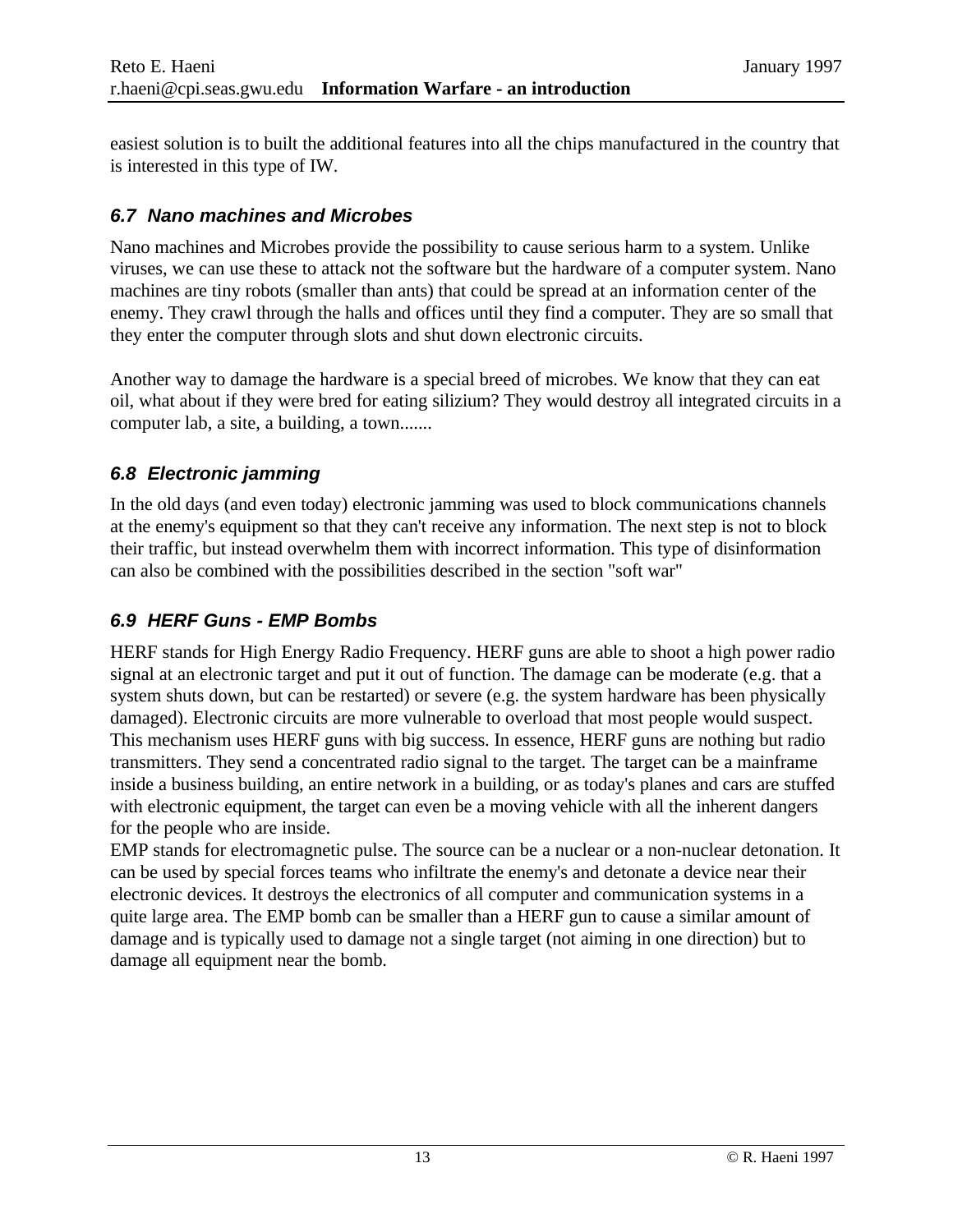## **7 Information Warfare in use**

#### *7.1 Who uses (or could use) Information Warfare*

Who uses Information Warfare against who today and the military use of IW is not officially known, at least only from public sources. There has been a wide discussion on whether IW tools were used in the Persian Gulf War and whether the CIA had overtaken a wireless network of the Iraqi Army, but these messages were fake or could not be proven. Desert Storm was mostly a war where "smart" weapons were used to destroy the enemy's headquarters.

Soft War was widely used to demoralize the enemy troops in Desert Storm. Ten of thousands of pamphlets were dropped over enemy forces, part of them in thousands of plastic cans to draw the attention of the Iraqis toward the sea.

Information Warfare, in its wider sense, is daily used between individuals and corporations. Computer system penetrations are reported daily to emergency report teams that are in charge to take countermeasures. Often, the attackers (crackers) are arguing that they do not commit a crime but improving the security of the system by pointing to its weaknesses. However, data disclosure and denial of service are a serious problem.

#### *7.2 Who is vulnerable?*

The contradiction about Information Warfare is, that it is forced by nations that are highly technologized. Information War on the battlefield will therefore be used mostly by them. Unfortunately, today, most potential enemies do not have the technological capability. IW can successfully be used against them. The enemy has to have high tech weapons and communication to use IW in a practical manner. Therefore, countries which develop these new kind of weapons and tactic are also the most vulnerable. Third wave weapons cannot be used against first wave armies and partisans activities. And they only have a partial effect against second wave armies. Information Warfare can also be used in a "non military" way against individuals and whole societies. This new style of warfare gives potential enemies the power to disrupt the communication capabilities of a country and thereby break down its business.

The Information Warfare weapons could more likely be used in the near future as terrorist weapons rather than on the battlefield by the regular armies. Today's communication society is extremely vulnerable to disruptions. Instead of planting a bomb in a airplane with all the dangers for the terrorists, they could shut down all the communication capabilities from the tower of a airport to the hundreds of airplanes that the control center guides. A accident following this disruption would be most likely.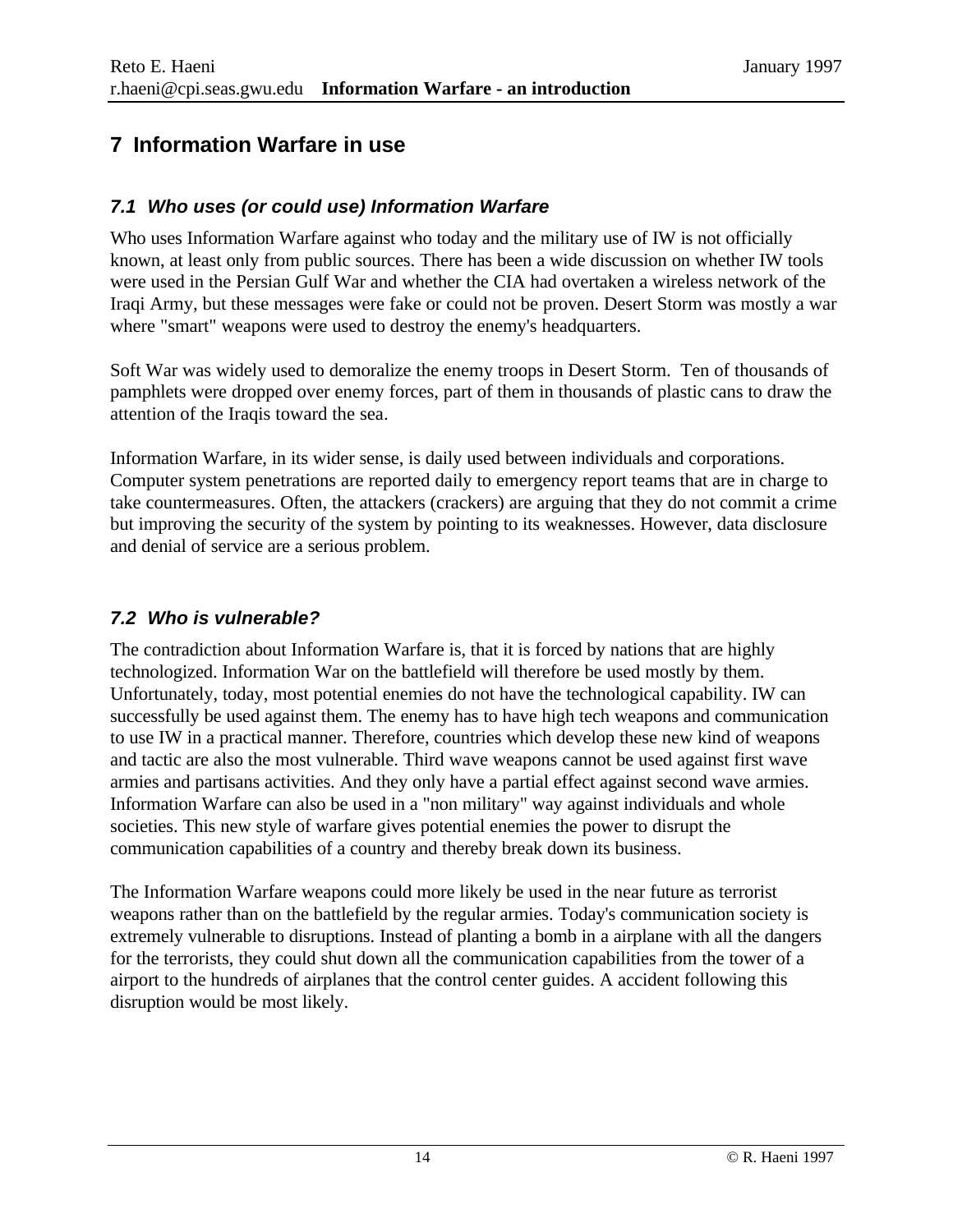# **8 Conclusions**

The US and other high tech states are moving from second to third wave forms of society and to third wave war. Today, third wave weapons are used in a second wave armies and societies. In the news, the use of high-tech weapons is often mistaken as Information Warfare.

The US and other high tech societies are especially vulnerable to Information Warfare attacks. They rely heavily on today's electronic communication and data exchange. An offender can attack these information backbones with (in comparison to the damage) low investment of finance and equipment.

Our systems are mainly vulnerable for the following reasons:

- High tech equipment is available all over the world (for friend and enemy).
- The awareness of the danger of Information Warfare is mostly not appropriate at the executive level.
- A lot of computer systems are poorly managed and poorly equipped to prevent against intruders
- Attackers use sophisticated tools to break into systems or get desired information
- Attacks over the Internet can originate from places that are physically located on the other side of the globe.
- It is impossible to make a system absolutely secure

Corporate Information Warfare is used every day in our society. Only a small part of all incidents are known. Many incidents are never discovered and most others are not known outside of the organization for fear of negative reactions.